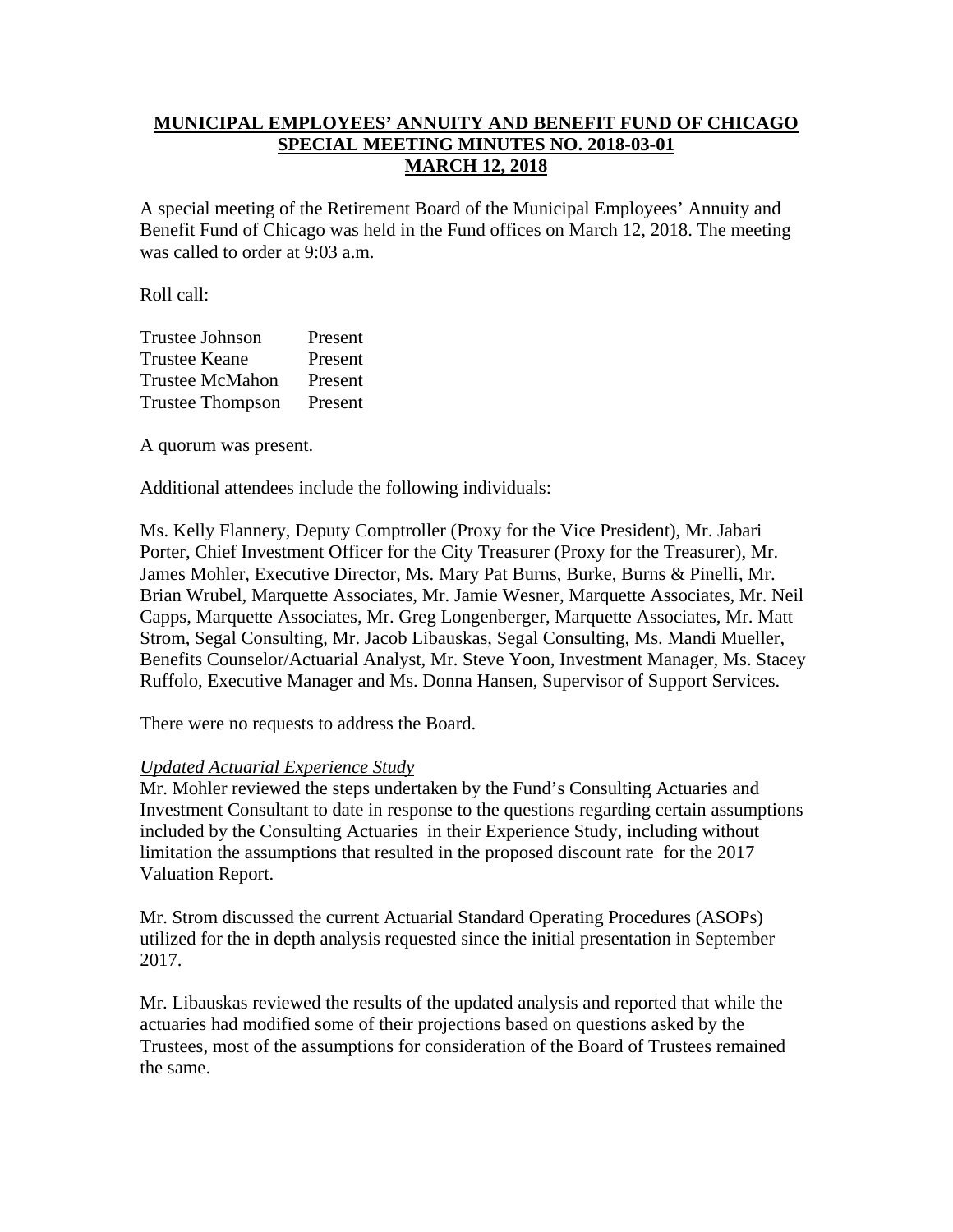*Supplement to Actuarial Experience Study – Operating Cash Flow Projection*  Mr. Wesner presented cash flow projections for the years 2018-2022 based on the updated Actuarial Experience Study and sample findings from various market return scenarios. When asked the Consultant's opinion of the proposed rate of return, Mr. Wrubel explained that the cash flow projections are based on a ten-year period of rolling returns and that Marquette projected a 7.2% rate of return for that ten-year period, based on the Fund's current asset allocation. Both Mr. Wesner and Mr. Libauskas explained that one of the differences between the Investment Consultant's proposed rate of return and the Actuaries' proposed rate of return was that the Investment Consultant's used a 10 year period while the Actuarial Experience Study is based on a thirty year horizon.

Vigorous discussion between the Trustees and consultants ensued with Trustees asking questions of the Actuaries as to the basis for their assumptions and the reasonableness of those assumptions based on the Fund's actual historical experience. Discussion also included questions as to how the Actuaries rounded up and/or down on their estimates and whether it was prudent to do so.

Trustee Johnson inquired as to the ability of utilizing the current employee contributions to pay required monthly benefits. Counsel reminded the Trustees the an inquiry had been made to the IRS and they responded that absent the imminent insolvency of the Fund or a state statutory provision addressing the issue, that IRS would be unable to provide a determination letter.

Trustees discussed the legal ramifications of not taking any action at all at this point in time, in view of the actuaries' projections and inquired as to what other similarly situated public pension funds were doing in regards to the rate of return.

Ms. Burns informed the Board that at least one state pension fund recently lowered its rate of return to 6.75% and it is likely other pension funds will lower rates of return, as well, although most of the Illinois based funds seem to be comfortable with a rate of return based on each pension fund's asset allocation of around 7.0%. Further, Ms. Burns reminded the Board of their fiduciary responsibilities and that based on the findings presented, they needed to agree upon a prudent rate of return in order to allow the actuaries to complete the 2017 Valuation.

After additional discussion amongst the Trustees, the Fund's Actuaries were questioned as to whether a 7% rate of return would trigger a qualified report. The Actuarial Consultants stated it would not.

Based on the recommendation of the Fund's Consulting Actuary and the further information provided by the Fund's Investment Consultant as to an expected 7.2% return based on the Fund's asset allocation, Trustee McMahon made a motion to set the Fund's rate of return at 7% for the 2017 Actuarial Valuation and to accept the remaining evaluation recommendations as stated in the Experience Study Report. Seconded by Trustee Thompson.